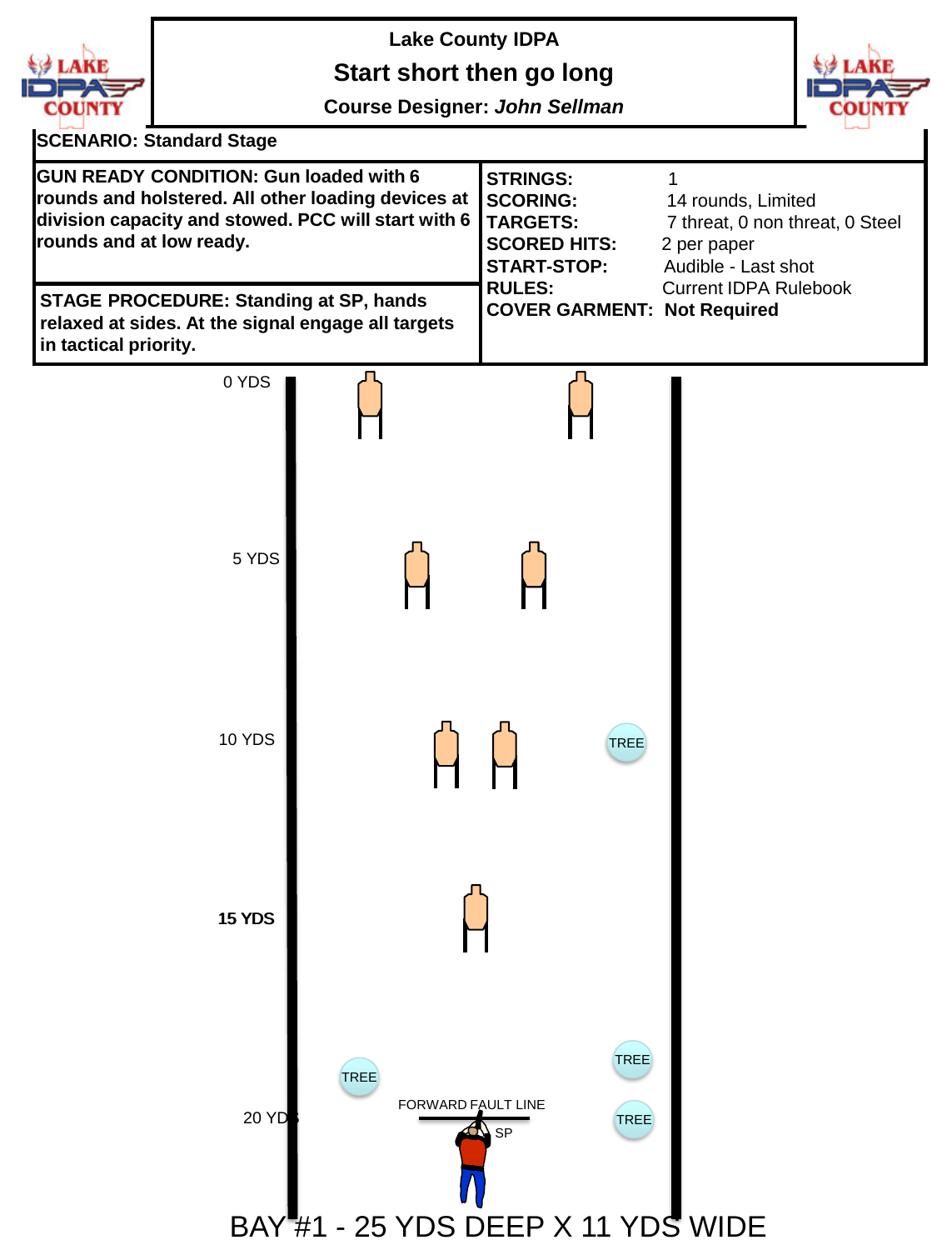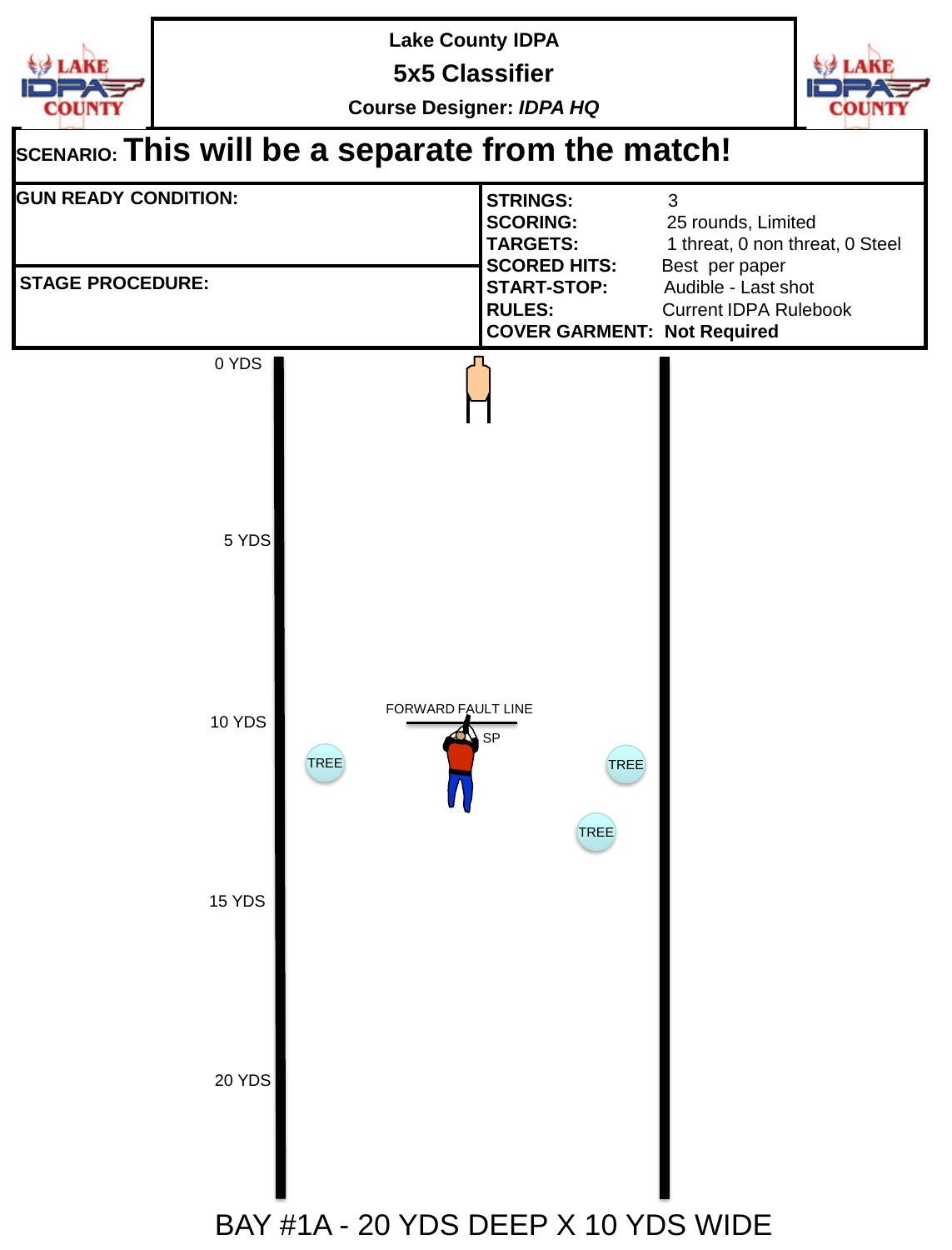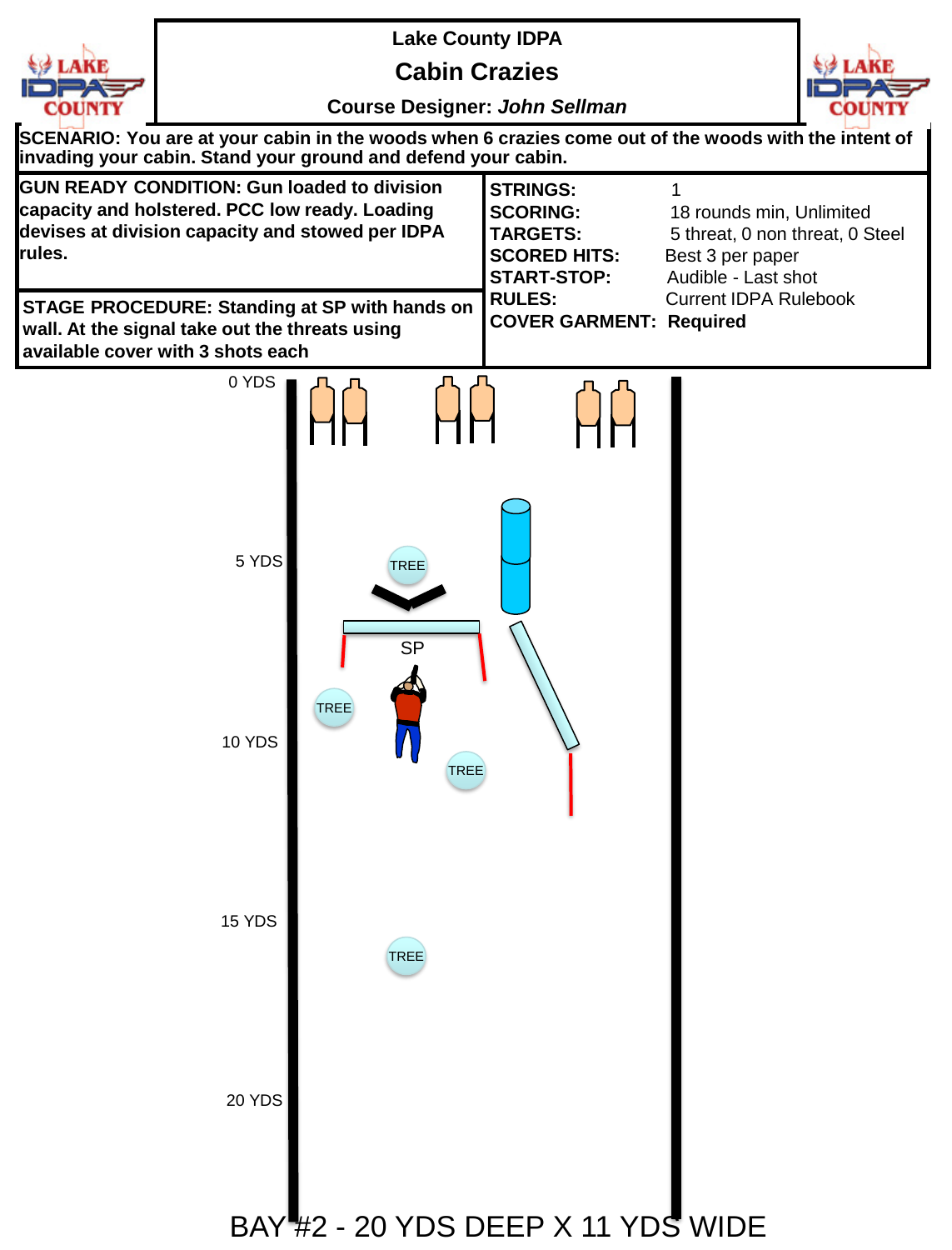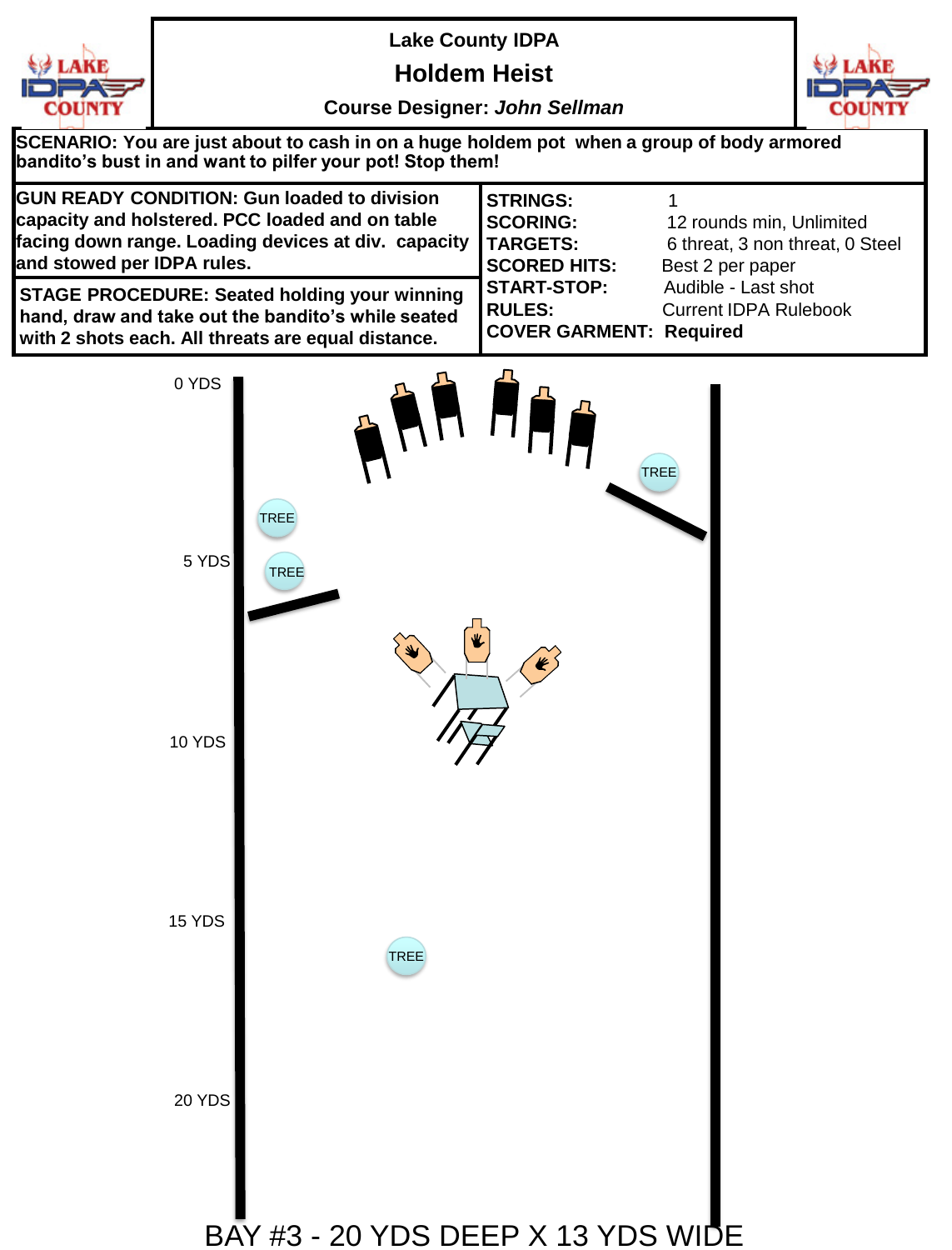|  | LAKE   |
|--|--------|
|  | COUNTY |

**Lake County IDPA**

**Crooked Pairs**



**Course Designer:** *John Sellman*

**SCENARIO: 4 crooked pairs of thugs are planning on taking you out! Stop them!**

| <b>GUN READY CONDITION: Gun loaded to division</b><br>capacity and holstered. Loading devices at division<br>capacity and stowed per IDPA rules. PCC at low<br>ready. | <b>STRINGS:</b><br><b>SCORING:</b><br><b>TARGETS:</b><br><b>SCORED HITS:</b><br><b>START-STOP:</b> | 16 rounds min, Unlimited<br>8 threat, 0 non threat, 0 Steel<br>Best 2 per paper<br>Audible - Last shot |
|-----------------------------------------------------------------------------------------------------------------------------------------------------------------------|----------------------------------------------------------------------------------------------------|--------------------------------------------------------------------------------------------------------|
| <b>STAGE PROCEDURE: Standing at SP facing up</b><br>range, hands relaxed at sides. At the signal take out<br>the crooked threats per IDPA rules.                      | <b>IRULES:</b><br><b>COVER GARMENT: Required</b>                                                   | <b>Current IDPA Rulebook</b>                                                                           |

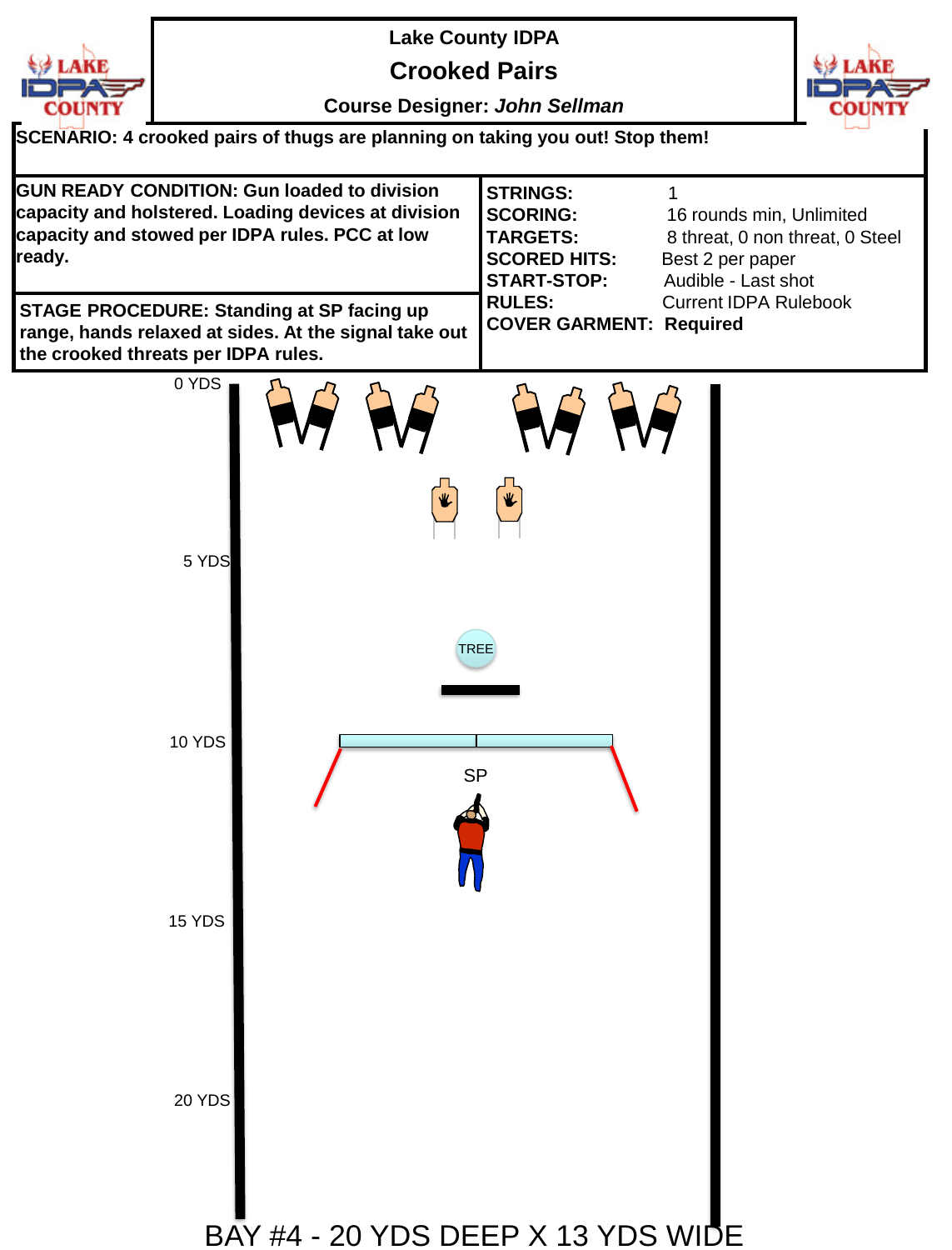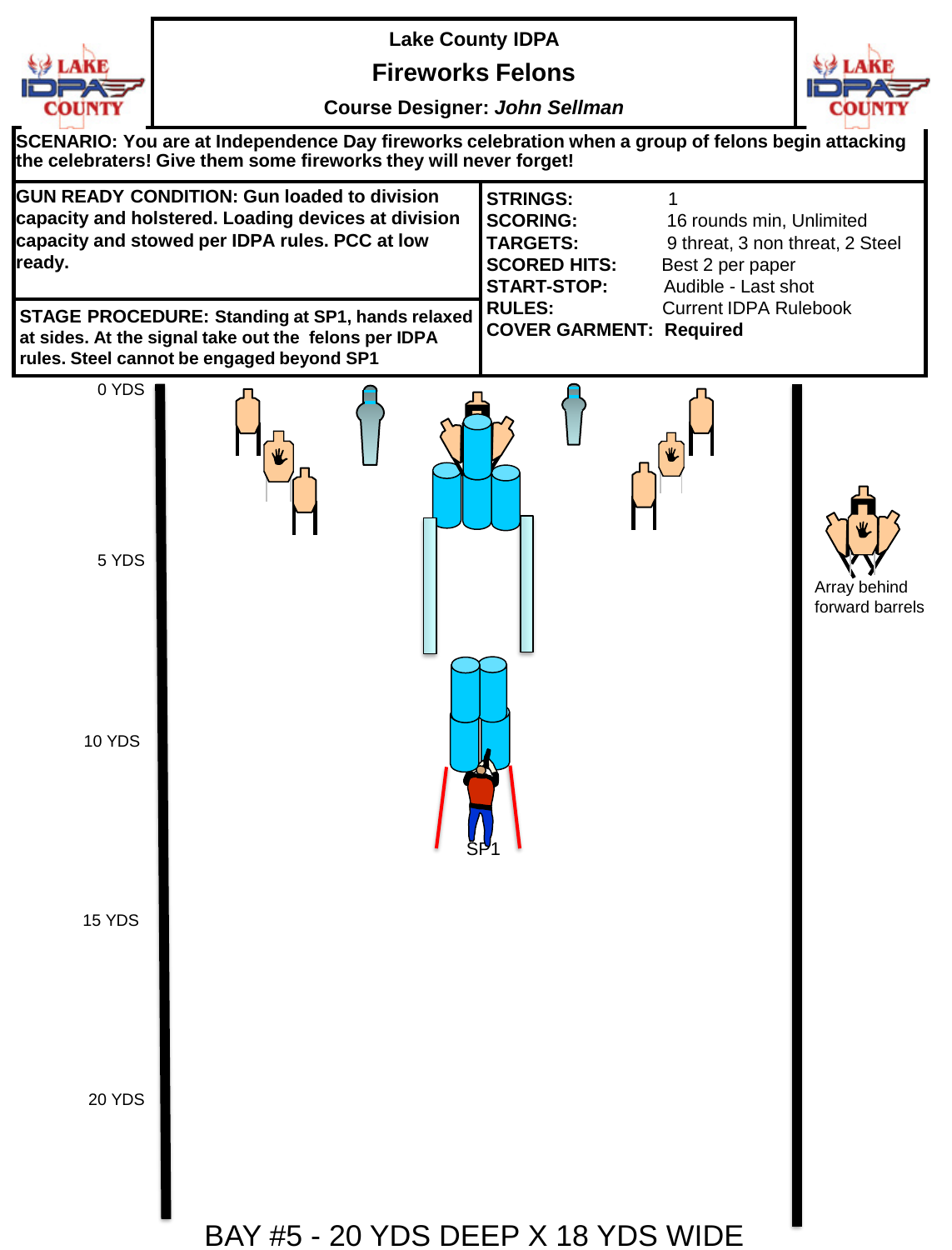

**Lake County IDPA Which way first?**

**Course Designer:** *John Sellman*



**SCENARIO: Standard Stage**

| <b>GUN READY CONDITION: Gun loaded with 6 rounds</b><br>and holstered. All loading devices loaded to division<br>capacity and stowed per IDPA rules. PCC will start<br>low ready with 6 rounds loaded.                                          | <b>STRINGS:</b><br><b>SCORING:</b><br><b>TARGETS:</b><br><b>SCORED HITS:</b><br><b>START-STOP:</b> | 18 rounds limited<br>6 threat, 3 non threat, 0 Steel<br>Best 3 per paper<br>Audible - Last shot |
|-------------------------------------------------------------------------------------------------------------------------------------------------------------------------------------------------------------------------------------------------|----------------------------------------------------------------------------------------------------|-------------------------------------------------------------------------------------------------|
| <b>STAGE PROCEDURE: While standing in the starter</b><br>box. At the signal engage all targets with 1 shot<br>each weak hand only. One shot each strong hand<br>only and 1 shot each free-style. PCC will shoot<br>entire stage weak side only. | <b>RULES:</b><br><b>COVER GARMENT: Not Required</b>                                                | <b>Current IDPA Rulebook</b>                                                                    |



COWBOY TOWN - 7 YDS DEEP X 20YDS WIDE